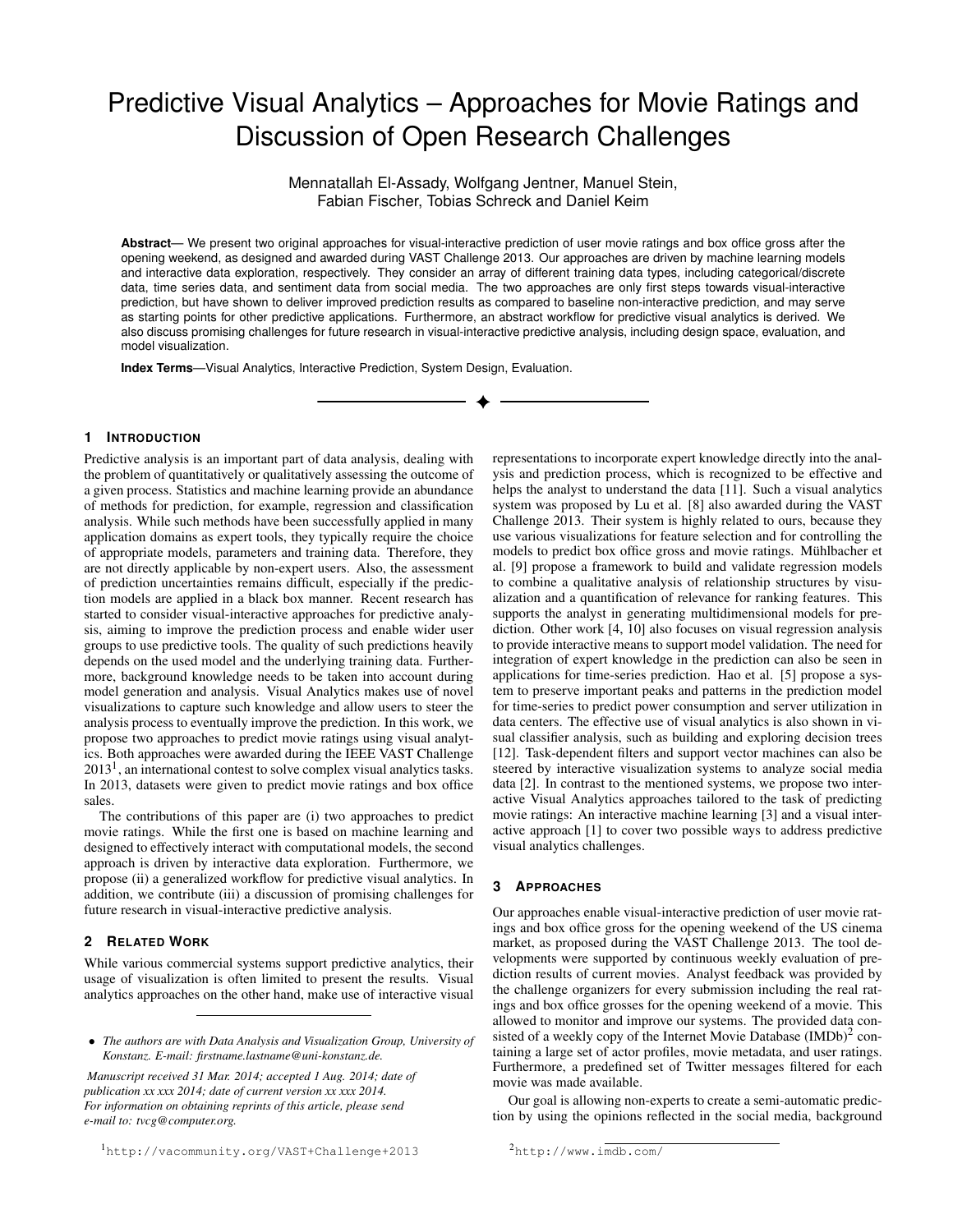<span id="page-1-0"></span>

| reason<br>exclusive<br>admit<br><b>Schaab Meg</b><br>Look Monte<br>sen 1                                                                                                                                                                                                                                                                                                                                                                                                                                                                                              | shope <b>OVC</b> essent<br><b>Gosling Ryan</b><br>Stone Emma<br>actress<br>lady<br><b>Jablensky Steve</b>                                                                   | <b>Ellis Monifa</b><br>gpen<br>Barrett Robert T <sup>Win</sup><br>star<br>#january11th<br>wait<br><b>Philosophis pick</b> | wanna<br>tomorrow<br>check<br>work<br>cast<br>#fridav <sup>pla</sup><br>#cantwait<br>hit<br>corpon                                                              | <b>Penn Sean</b><br>fight<br>#mickeycohen<br>gonna<br><b>DOM NO</b>                                                                                                                                                                                                                                                                                                                                                                                                                                                                            | cohe<br>didn.<br>5400<br>distract<br>househ<br>bleed<br>gott | amazing antiquent awesome bad best better<br>exclusive<br>hattar<br>excited<br>epic<br>cool<br>exclusive<br>first<br>extercied<br>final<br>latest<br>hee.<br>good<br>great<br>hisppy<br>general<br>more new official online<br>Seats)<br>long | <b>IST TO</b><br>1111<br>m<br>(turn)<br>Van<br>$\frac{1}{2}$<br>m.<br>Bolan<br><b>Service</b><br>test<br>$\sim$<br>ten.<br>Vegen<br><b>DATES</b><br>tur.<br>per lists<br>tana. | on't yaal aaawyl ul yl yl y<br><b>111111</b><br>THE I                                                                                                                                                                                         | Chronological Order of the films of Goldberg, Evan<br>1000gola<br><b>IMDB Rating</b><br>2009 2011<br>2007 |  |
|-----------------------------------------------------------------------------------------------------------------------------------------------------------------------------------------------------------------------------------------------------------------------------------------------------------------------------------------------------------------------------------------------------------------------------------------------------------------------------------------------------------------------------------------------------------------------|-----------------------------------------------------------------------------------------------------------------------------------------------------------------------------|---------------------------------------------------------------------------------------------------------------------------|-----------------------------------------------------------------------------------------------------------------------------------------------------------------|------------------------------------------------------------------------------------------------------------------------------------------------------------------------------------------------------------------------------------------------------------------------------------------------------------------------------------------------------------------------------------------------------------------------------------------------------------------------------------------------------------------------------------------------|--------------------------------------------------------------|-----------------------------------------------------------------------------------------------------------------------------------------------------------------------------------------------------------------------------------------------|--------------------------------------------------------------------------------------------------------------------------------------------------------------------------------|-----------------------------------------------------------------------------------------------------------------------------------------------------------------------------------------------------------------------------------------------|-----------------------------------------------------------------------------------------------------------|--|
| Gangster Squad<br>Year<br>pass.<br><b>Budget</b><br>01.001.000<br><b>Genre</b><br>$-10500$<br>$-1000$<br>$-1000$<br>d.<br>Rundes<br>娜<br><b>Hilmin</b><br>Company<br>Park.<br>$\frac{1}{2}$<br>Persons<br>In 1949 Los Anados, and                                                                                                                                                                                                                                                                                                                                     | --------------<br><b>Gone in Sixty Seconds</b><br><br><br>backer, backers<br>                                                                                               | <b>Jack Reacher</b><br><b>Related Movies</b><br><br><br><b>Well-More State</b><br>---------<br><b>START AND LONGE</b>     | <b>American Ganceter</b><br><br><b>MARINE BALLARY BAR</b><br><b>Barmer, Bears</b>                                                                               | lard ( least<br><b>BY @rentarnet</b><br><b>Row policy has a</b><br>ary mess ag<br><b>BATTYTYTYTTI</b><br>Kaynelgat<br>Not a winny<br><b>Gibrance</b> , At<br>how you me takeout<br>dilary new.<br><b>Keymfyel fle</b><br><b>HieroneSpad to</b><br><b>Haddie, lends and</b><br>he of the Tap 10<br><b>Dales of 2012</b><br>My Louis Colletin<br>RT @Pasi.Box<br>Peas.<br><b>Keywork</b><br><b>Kedda</b> kee's an<br>he of the Tim 10<br><b>Dales of 2002</b><br>Mel Keninhalfelin<br><b>Suit Good Maries</b><br>De Sesson 1<br><b>Hatallung</b> |                                                              | 30-55.0113 (ST Tweets)<br>51.05.2013 (126 Teach)<br>Sectioned<br><b>Time</b><br>Postve<br>Sentimen<br>Tollowers                                                                                                                               | 01.06.0013 (129 Tweeb)                                                                                                                                                         | 12.06.2013 (156 Tessats)<br>03-06.0013 (184 Tweeb)<br>04.06.2013.04.25:38<br>Man of Steel is a movie I MUST see. I adore<br>Superman. He's always been my favorite hero<br><b>#manofsteel</b><br>Sentiment Rating: 3.0<br>User Follower: 1263 | 64.06.3513 (234 Texate)                                                                                   |  |
| projection of the<br>ennis stub e no chi<br><b>Big MA Deadle and</b><br>arges prepares picture<br>and is willing for cross for<br>artasti apenal kin.<br><b>Execute amount Learner</b><br>John Dillars, a former<br><b>Work the EndSat add</b><br>positive cutter with his<br>Bridy in a peaceful Line<br><b>WEIGHT-Partier destrated &amp;</b><br><b>Retruit care to drug affair</b><br>PROJECT & CO'BOX (State)<br>Future, and diseases<br>Ware's lead by unit<br>Things changes & copy<br>and solo ancher tra and<br>ALL Armitrades in Jun.<br><b>Received Ave</b> | <br>----<br><b>***********************</b><br>Lette Trackbacks, Trackbacks<br>1941<br><b>East Anade Even Month</b><br><br><b>THEFT</b><br><b>Auto Mini Multi McAdoo Box</b> | <b>Can and Miller Attn At</b><br><br><b></b><br><b>LOS ATTURNS</b><br><br>dears, in there (demonst clattery)<br>          | <br><b>Detroites Sales Electric Artist</b><br><br><br><b>MOVED, NOR</b><br><br><b>DOM:</b><br><b>ASSAULT AN ARTICLES</b><br><b>Detroit McGrad Entrepreneurs</b> | niversitess<br><b>Pyingstern quant</b><br><b>Box Godes and</b><br>Form Sync<br><b>Norther's a month</b><br>abazer tex of<br>represent<br>I had a want to can<br><b>Ppmpmmquat</b><br><b>IT Grippines</b><br>Seven.<br>My/Lo/OS/up3<br>streetwing<br><b>d'assistant</b><br><b>Harrifolder</b><br>rCasportiped<br><b>BACK WHAT IS NOT</b><br><b>Pyrenment</b> !!<br><b>xx</b>                                                                                                                                                                    | 6.4<br>6.58<br>$\overline{6.9}$<br>17.07 M                   |                                                                                                                                                                                                                                               | ä,                                                                                                                                                                             |                                                                                                                                                                                                                                               | un n<br><b>Int Modes</b><br>ш<br>▦                                                                        |  |
| (a) Interactive Machine Learning Approach                                                                                                                                                                                                                                                                                                                                                                                                                                                                                                                             |                                                                                                                                                                             |                                                                                                                           |                                                                                                                                                                 |                                                                                                                                                                                                                                                                                                                                                                                                                                                                                                                                                |                                                              |                                                                                                                                                                                                                                               | (b) Visual-Interactive Approach                                                                                                                                                |                                                                                                                                                                                                                                               |                                                                                                           |  |

Fig. 1. Our approaches based on machine learning (a) and visual navigation (b) to predict ratings and box office gross of upcoming movies.

knowledge of the user, and known facts from previous movies or actors. Our two approaches are detailed in the following subsections.

### <span id="page-1-4"></span>**3.1 Interactive Machine Learning Approach**

The first approach [\[3\]](#page-3-8) is based on machine learning and is designed to effectively interact with the automated models (see Figure [1\(a\)](#page-1-0) for an illustration). Among different machine learning models for the given task, in our experiments, neural networks performed best, as evaluated with a 10 cross-fold validation on historic data. Because of variances in the error we train different neural network models with varying input vectors and refine the models for each movie genre separately as well as one for all genres together. A number of actors, the director, and two producers are considered as input vectors. By default, an average over all past performances for each cast and crew member is calculated.

In a pre-learning interaction phase the user may discard ratings of old performances which will modify the average. This interactive filtering allows the system to include background knowledge into the final prediction. The user is able to weight the cast and crew members by ranking them without any restrictions. The neural network models take the filtered and weighted input vectors and calculate their predictions on-the-fly. Also, the user is supported in the prediction task by a so-called Tweet graph showing the general presence, relations, and sentiments towards the members of the cast and crew, as reflected in social media.

In a post-learning interaction phase a weighted average is calculated to present a preliminary prediction score. The user may interact with the system and adjust this score within a certain limit (uncertainty range) defined by the standard deviation of the predictions of the different neural networks.

Since the predictions of the neural networks cannot be intuitively interpreted, two simple models assist the user in monitoring the automatic prediction. The first model considers related movies and calculates an average of their ratings. The second model calculates the average of the cast and crew members. Both predicted ratings can also be adjusted by the user within the models' uncertainty ranges.

The whole system is designed to provide fast feedback loops. Each interaction with the system results in an immediate change in the predictions. Metadata and general information for the movie as well as moods and opinions reflected in the social media are presented to assist the user. The user may interact with the system in different ways and at different points in the prediction process to integrate her expert and background knowledge. A demo of the system is also available in a video $3$ .

### <span id="page-1-5"></span><span id="page-1-2"></span>**3.2 Visual Interactive Approach**

Our second approach [\[1\]](#page-3-9) relies mainly on the background knowledge and expertise of the user supported by interactive visualizations (See Figure [1\(b\)](#page-1-2) for an illustration). Effectively, this approach is a nearestclassifier, where the prediction is a weighted average of training data. The key task of the system is to support the user to search, compare, and weight relevant training data for the prediction. The user is presented with data overviews and detailed views on demand. The data is collected in a tree structure, where the tree root represents the prediction. Every leaf node in this data structure holds information about one entity. For example, a specific crew member, genre, or a related movie. Additionally, every node has an associated weight that determines its impact on the prediction. The weights can be modified by the user to influence the outcome of the prediction. Every node is colored to indicate its score. The change in the weight is immediately presented to the user as the ascending nodes change their scores as well.

A treemap visualization assists the user to detect outliers and provides a general overview over the node-weights. The weight of each node is represented by the size of its corresponding node in the treemap. In addition, detailed visualizations are provided, including detail views per actor, previous performances, and won awards. The user is also able to personalize the visualizations to view the data from different perspectives and increase the efficiency of the prediction.

To prevent an *early fixation* problem as known from decision psychology, we hide the prediction value while the user conducts the training data search. Only once the selection and weighting process is completed, will the final prediction be shown. A demo of the system is also available in video<sup>[4](#page-1-3)</sup>.

## **4 RESULTS FROM VAST CHALLENGE AND WORKFLOW**

We here discuss results and experiences made during evaluation of our two approaches during June and July 2013.

Regarding the machine learning based approach (cf. Section [3.1\)](#page-1-4), we trained the neural networks on historic movie rating data as starting points for our predictions. Therefore, the minimal mean squared error (MSE) is achieved when predicting long-term values. The ratings range from 1 to 10, out of which the MSE is 0.46 for long-term ratings. The MSE for the predicted ratings after the opening weekend is slightly higher with 0.61. Without user interaction, the MSE is higher (0.74). Therefore, it can be concluded that the background knowledge of the user considerably improves the accuracy of the prediction. This background knowledge includes facts such as important events that occur during the opening weekend or simply other movies that people tend to watch rather than the current one. An important

<span id="page-1-3"></span><sup>4</sup><http://youtu.be/M2gLhe6cQQA>

<span id="page-1-1"></span><sup>3</sup><http://youtu.be/XhJDPa9FNck>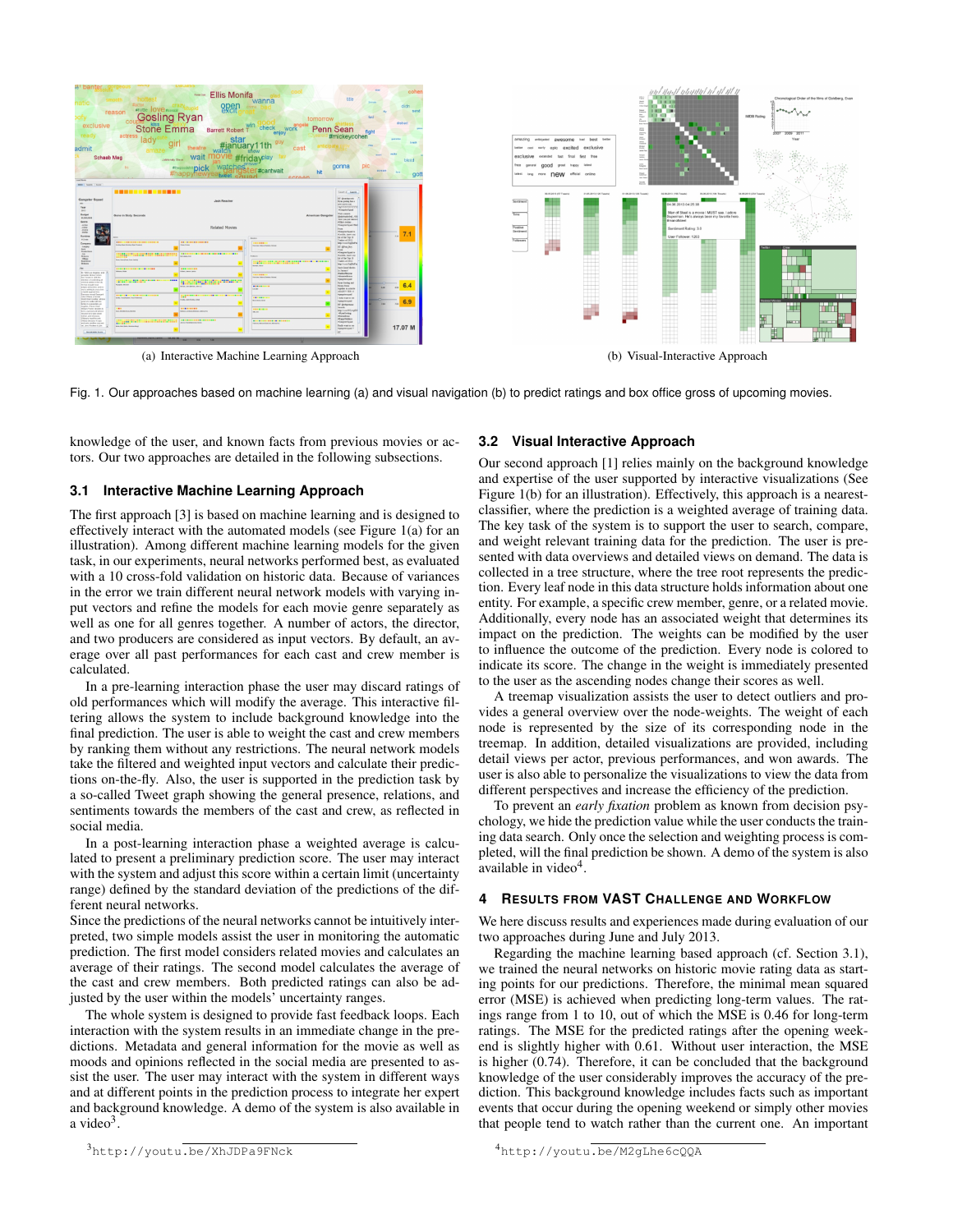

<span id="page-2-0"></span>Fig. 2. Generalized Workflow Diagram: This workflow extends the general predictive analysis workflow and can be embedded into a KDD process. By adding a visualization component, the user can interact with the system in feedback loops.

observation is that the ratings at the opening weekend might tend to be rather extreme and average out over time. The automatic models are, therefore, unable to predict extreme ratings accurately.

Interestingly, the results of the visual interactive approach (cf. Section [3.2\)](#page-1-5) are comparable. Specifically, a team of four students, all with interest and background knowledge in movies, worked for about 30 minutes with the tool for each prediction. Overall, the MSE for the opening weekend is 0.47. We notice that non-animated comedies are most difficult to predict. When animated movies are left out, the MSE improves to 0.25. As observed in the other approach, user interaction yields better results. This approach relies on the expertise of the user. Therefore, a group of users improves the prediction result.

We can summarize our practice in predicting with our tools in a workflow (cf. Figure [2\)](#page-2-0). The usable data is limited by the available sources and also by the application. The user can interactively generate and select features according to her analysis goals. To integrate her background knowledge and opinion with the automatic prediction, the user may apply filtering and weighting on the selected features. On demand, visual feedback may be applied to show the user how the interaction influences the prediction. The adjustment of the predicted score provides a secondary opportunity to include the user in the prediction process. In case of using multiple automated models for prediction, weighting the models can be applied as post-learning interaction phase. Then, the adjustment should be limited to not let the user fully control the prediction. Visualizing and defining considerable limitations improves the usability and also the final prediction. As for the other user interactions, direct feedback is important.

## **5 RESEARCH QUESTIONS AND CHALLENGES**

Inspired by the results of the VAST Challenge 2013 and the lessons learned during the development of both tools, this section discusses multiple elements which form interesting and promising future research challenges. First, practical system design choices are described. Second, methodological implications we see are discussed.

## **5.1 System Design**

To create a visual-interactive prediction system, several design choices have to be made which directly influence the quality of the created predictions. Depending on the target user group and the available resources, the system requirements and components differ. This subsection will detail on the structure of the overall design space from different perspectives.

## 5.1.1 Requirements

Before developing a system, a requirement analysis is inevitable. Besides the important components for predictive systems, visualinteractive prediction systems require certain specifications:

Data To compensate the lack of background or expert knowledge in the input data, the additional integration of more users in a collaborative way should be considered to improve the prediction results. Semi-automatic systems benefit from users knowledge, but also require data for learning automatic models that assist or even perform the prediction. This training and test data should be consistent with data required by the model. As user input data may include changing factors over time, e.g., periodic/seasonal dependencies (weather,

holidays) or changes with no periodic patterns (inflation), the models should not be trained on inconsistent data sets. Ideally, the system would be able to assess the quality of user input data and accept, reject, or request for update regarding user data.

User Expertise In both approaches presented in Section [3,](#page-0-2) the user interaction improved the prediction results significantly. However, a broad spectrum of user interactions also requires more domain knowledge. A visual-interactive approach might acquire the user to be more familiar with the domain, but generates, therefore, more transparent and intuitively interpretable results. On the other hand, a machine-learning driven approach learns patterns from training data and does not rely as much on user expertise, but generates mostly nonintuitive models and predictions.

Usability The required time and effort to generate a prediction is one of the main factors that determine the usage and acceptance of a tool. It is safe to assume, that if the target group of a designed system are domain experts, who would use the system to generate a professional prediction, the tradeoff between accuracy and effort is in favor of the accuracy. However, if the application is designed for laypersons, an adaptive system which offers more or less options depending on how much knowledge a user has, would be a good design choice. The tradeoff between the interaction and configuration freedom of a tool and the usability should always be kept in mind. Especially, when designing a predictive system for non-experts, which should – in the optimal case – limit the range of possible final results to reduce false predictions.

# 5.1.2 Components

As proposed by the workflow in Figure [2,](#page-2-0) a predictive visual analytics system consists of multiple modules. In the following, we describe several components we deem important:

Prediction Model Since the prediction model is the heart of the system, it needs to be carefully chosen according to the system requirements. Depending on the chosen model, the visualization and interaction components can be designed. In our approaches we experiment with machine-learning driven and statistically based prediction models.

Visualization Beside the visualization of the results and parameters of a prediction model, some models can be visualized, e.g., Decision Trees, which facilitates the understanding of the prediction results and uncertainties. However, other models, e.g., neural networks are typically, hard to visualize, hence, it remains challenging to monitor and steer certain models with visual interfaces.

Interactions and Feedback Loops To account for the missing external factors and to allow the user to steer the prediction by incorporating her background knowledge, the final result should be adjustable within a certain range. However, if the independent results of various prediction models fall within the same range, the uncertainty of the final prediction is low and the allowed interaction can be limited. By this approach, the user can incorporate her intuitive and subjective opinions in the prediction but is limited within the uncertainty range. This yields good results for trends with no extremes.